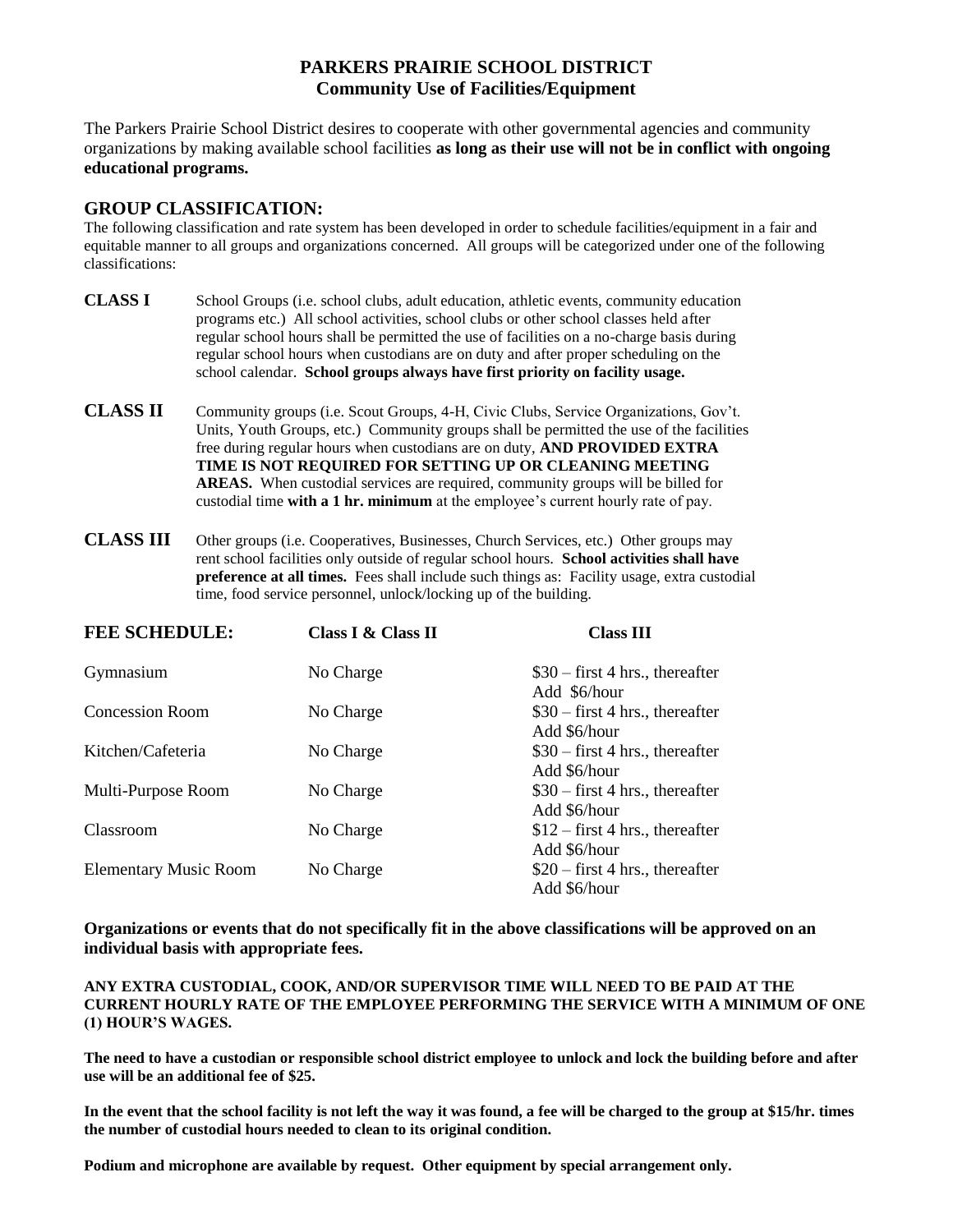**NOTE: Any organization renting school facilities shall be required to complete and sign a rental agreement releasing School District 547 from any and all liability in connection with the use of the facility. The school administration shall be responsible for approving or disapproving all requests for use of facilities and for scheduling facility usage. In this regard, the administration may establish reasonable time and day parameters when school facilities are not to be available for rent.**

**CERTIFICATE OF PROPER LIABILITY INSURANCE may be required by groups given permission to use school facilities. The liability insurance shall be, as a minimum, the same as that amount carried by ISD 547 and the School District shall be named as the additional insured party. The school administration is authorized to waive the insurance requirement if in their opinion no additional insurance beyond the school district's liability insurance is needed.**

#### ------------

### **All Groups Must Observe The Following Rules:**

- **1. Groups must confine their activities to the space rented.**
- **2. Adult supervision must be provided for all age groups.**
- **3. Whenever school facilities are used for non-school activities, a school employee or other authorized adult must be present to supervise.**
- **4. Parkers Prairie School District food service personnel must be present when the kitchen is being used.**
- **5. School equipment or supplies are not available to groups unless previously arranged.**
- **6. All groups must clean up after themselves, returning the facility to the original condition or pay for custodial costs to do these tasks.**
- **7. All refuse and debris will be disposed of properly.**
- **8. Strict compliance with the NO SMOKING and NO ALCOHOL policies of the school district are mandatory.**
- **9. Damages to the facilities will be charged to the group at a repair/replacement cost.**
- **10. Fees for the use of the school facilities shall be due and payable when the contract is signed. Any additional fees will be billed and payable within thirty days of the event.**
- **11. The School District/School Board reserves the right to cancel any permission granted.**

#### **TO RESERVE:**

- **1. Make your reservation for the usage of a school facility by completing the agreement form provided.**
- **2. Complete, sign and file your request with the Administrative Office at least one (1) week and not more than one (1) year prior to the date of the intended use.**
- **3. Make appropriate deposit and pay fees where applicable.**